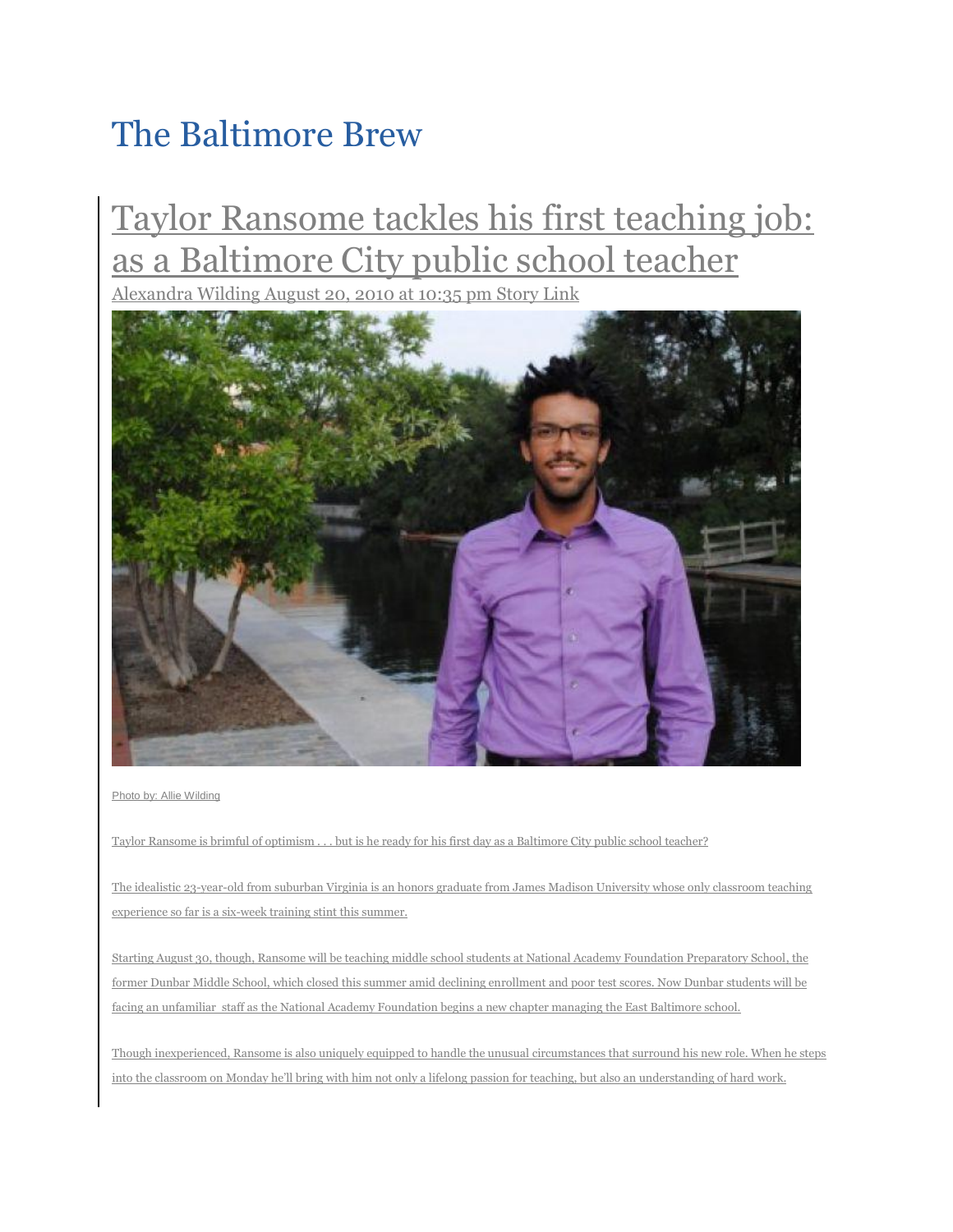"Failure isn't an option," said Ransome. "If something doesn't work in the classroom, I will improve it. I'm thinking all the time about what I can do to be successful as much as I can as a new teacher."

The numbers for Dunbar show some of the challenges he and the other new school staff face. The middle school saw significant declines in its 2010 MSA scores between 6th and 7th grade students (The new 7th and 8th grade class at NAF Prep). While 51 percent of 6th graders were proficient in math in 2010, only 22.5 percent of 7th graders were proficient in math, many of whom will likely become students in Ransome's 8th grade science classes at NAF Prep.

Ransome knows he has challenges ahead.

"There's going to be a lot of pushback because the students aren't ready for it. The culture of the school has to be changed," he said.

Despite some trepidation about his new job, Ransome said he's eager for it to start.

"I feel pretty much as ready as I can be," he said. "I'm anxious about starting. I'm ready to set up shop, and see what this teaching thing is all about."

## **Testing his cousins, and himself**

So what led the new teacher to NAF Prep? Ransome graduated from JMU in June with a degree in biology and a minor in secondary education after receiving a four-year, full-ride scholarship. His road to teaching in Baltimore began during a summer training institute with the Baltimore City Teaching Residency (BCTR) program.

As a kid growing up outside Richmond, Ransome used to play a game with his younger cousins called "school." He, of course, played the teacher, and used an old briefcase of his father's as a prop. He would create tests for his cousins using magazines and an encyclopedia, and help them to figure out the answers if they got stuck.

As a middle school student himself, though, Ransome said he was "an absolute nightmare" until his mom enrolled him in honors classes.

"I would do bad things like skip school to do extra work on a school project," he said. When his mother found out his perfectionism was verging on obsessive behavior, she "gave me the business." Ransome is the first to admit that he was, in those days, "pretty much, a knucklehead."

Though inexperienced, Ransome also seems uniquely equipped to handle the unusual circumstances that surround his new role. When he steps into the classroom on Monday he'll bring with him not only a lifelong passion for teaching, but also an understanding of hard work.

But Ransome had a mentor, Brian Curtis, a school guidance counselor who taught groups of kids how to juggle and encouraged them to think about college.

**Closest thing to a super-hero**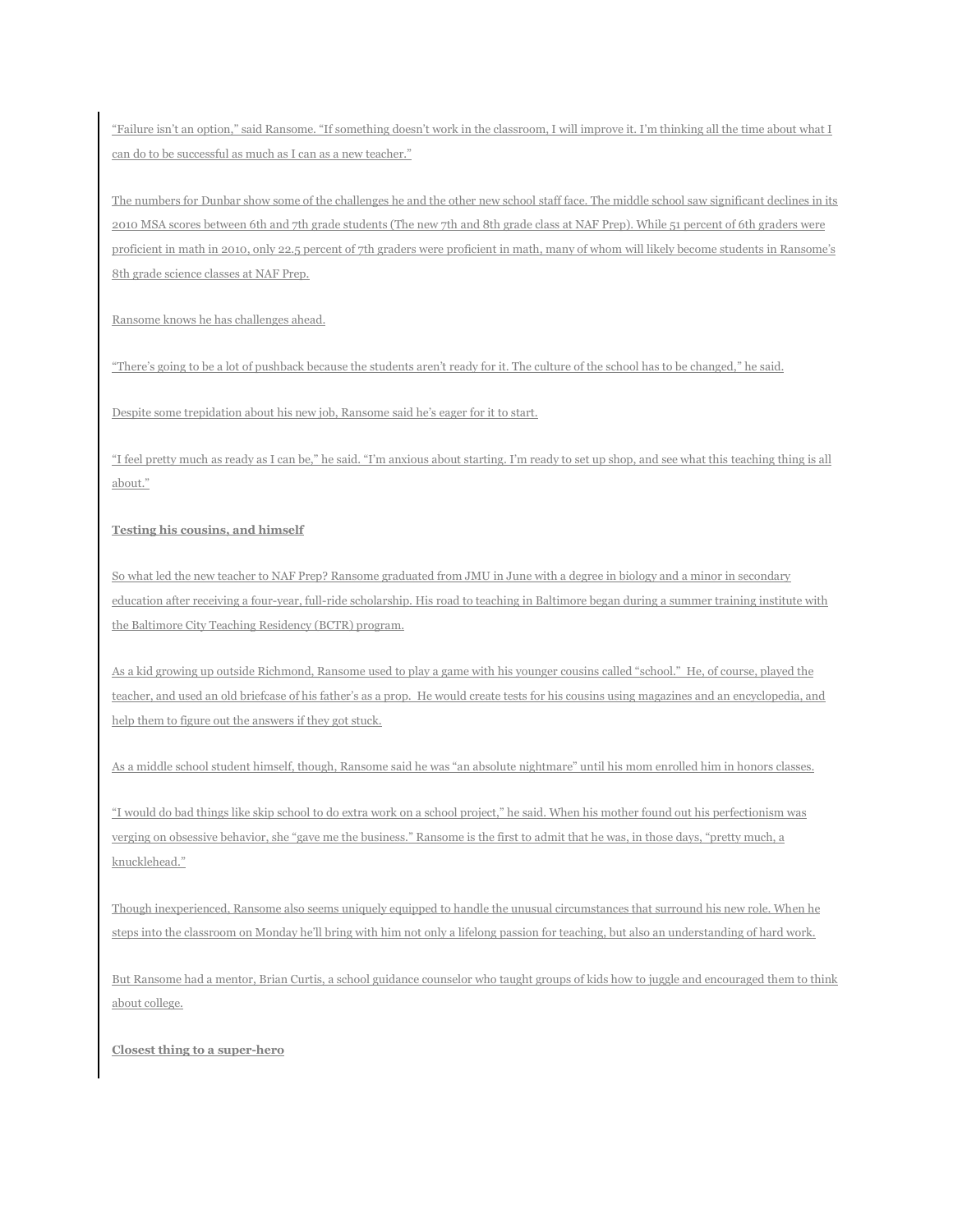Then, in 8th grade, Ransome's parents divorced. His father moved out, and they didn't speak for almost a year. Ransome said he had no other male figures in his life, but was determined to take on the role himself.

Throughout high school, Ransome worked hard to maintain good grades. One of the top students in his class, he was selected as a Centennial Scholar at JMU where he received free tuition in exchange for maintaining a 3.0 GPA and performing community service.

He wanted to be a pediatrician because he was "fixated on money," though, in time, he would "clear away the cobwebs" and change his career path. The switch occurred after he began working with young people at Big Brothers and Big Sisters. Ransome immediately knew he wanted to teach after seeing the looks on the kid's faces after tutoring.

"I used to love super heroes and comic books because they are always helping people," he said. Being a teacher "is the closest thing to a super hero there is."

He chose Baltimore because of its proximity to his family in Virginia, but also, he said, he has a lot of energy and wanted to work in an innercity public school system such as Baltimore's.

"I knew I wanted to be a teacher when I figured out that I could teach someone and they could teach me," Ransome said. "That's gratification you can't get from being a doctor."

## **First face-off with a student**

This summer, he spent the mornings teaching summer school and the afternoons in classes with other Baltimore teachers learning how to be an effective teacher.

From BCTR training, Ransome took away the importance of being flexible and patient.

"You aren't going to get everything on your first try while trying to juggle everything from your lessons to your classroom culture," he said "Eventually things will come around."

During the training, Ransome taught summer school under the guidance of an experienced teacher at Edgecombe Circle Elementary School. He taught  $7<sup>th</sup>$  grade math classes of 12-20 students, each divided by gender. He learned that each student requires a different approach when it comes to discipline. He said he liked to have fun with his students, but was ready to lay down consequences if they challenged him, which did happen.

Ransome described an incident in which a female student slammed a book down on a desk, which he wouldn't tolerate. After disciplining the student, the two were eye-to-eye from then on.

"Effective teachers build relationships. If inner-city kids don't trust you, they won't learn," Ransome said. "You have to provide a consequence…I'm not going to spoon-feed my students."

When Ransome goes to sleep these days, his classroom is on his mind. When anxiety creeps in, he's got a useful mantra: "If I can help one kid, I've done my job."